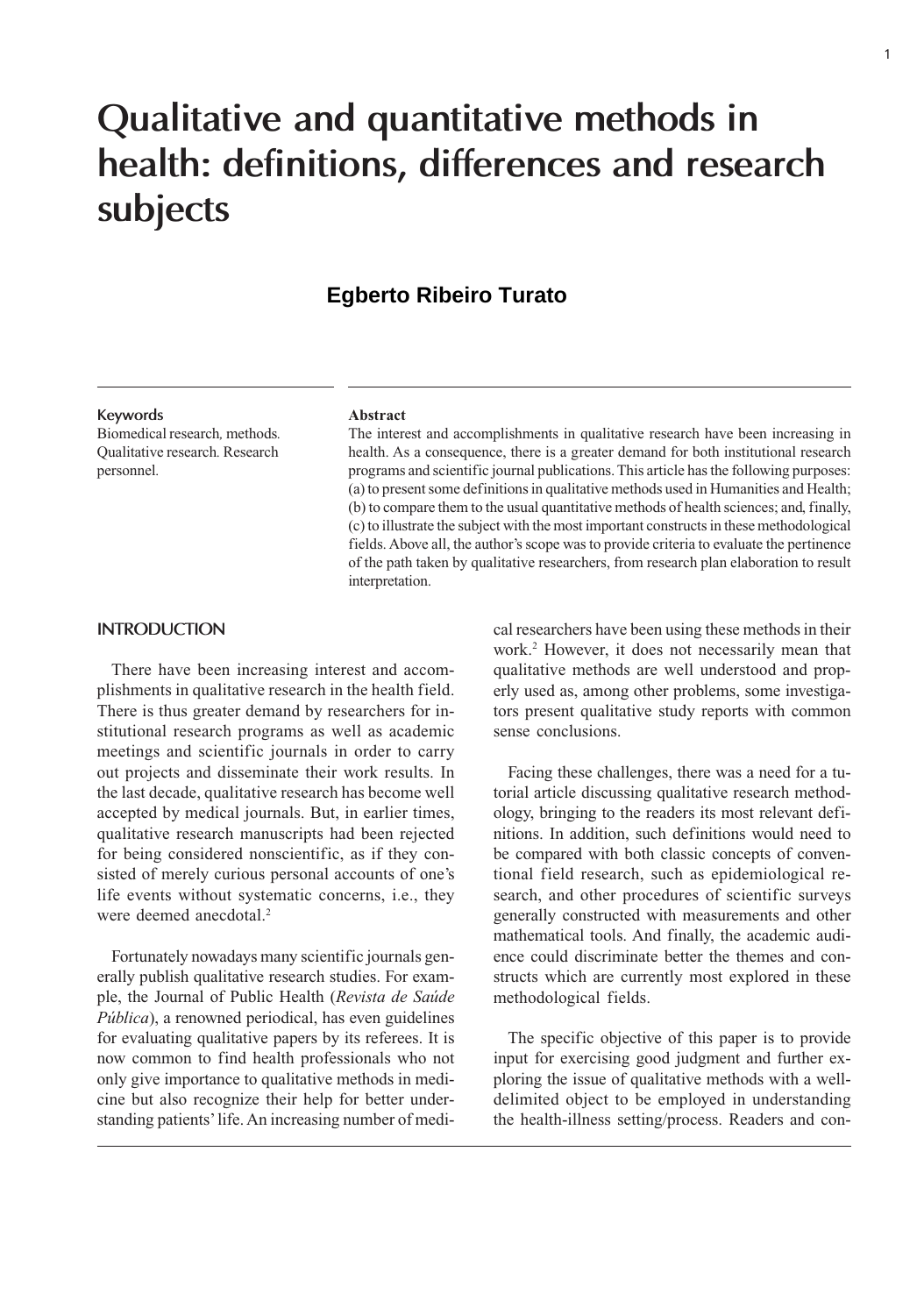sumers of these scientific outputs are here targeted to allow them to have a greater *clarity of criteria* to critically evaluate the pertinence of the path taken by qualitative researchers, from research plan elaboration and data collection to result interpretation. Similarly, this article purpose is to provide information to those academics who intend to develop qualitative research projects, to allow them to apply the same accuracy as expected for any generating knowledge in science. Hence, it is presented the concerning definitions and a comparative discussion between *qualitative* and *quantitative* methods and, by the end, a diversified list of conceptual constructions specific to each method vocabulary.

## HISTORICAL BACKGROUND

The discourses of Natural Sciences – Physics, Chemistry, Biology and their numerous related sciences, among them Medical Sciences – are associated with the understanding of quantitative or explanatory methods. In the same way, the discussion on Human and Culture Sciences is combined with that on qualitative or understanding methods. Modern scientific thought, as it is known, has started almost four centuries ago with Galileo. It is his legacy of giving autonomy to Science, distinguishing it from both Philosophy and Religion, so delimiting which will be its object, objective and method (observation, experimentation and induction).8 Science has been established since then on the specific object of nature beings, i.e., on the study of the laws that enunciate the links of natural phenomena among themselves, while Philosophy should be concerned with ontological issues (the being as such) and, at last, Religion would preserve, as its object, the so-called religious truths.

Qualitative or understanding methods have a more recent history. They are about a century old and have started at the time of the first ideas of giving autonomy to Human Sciences, arising in counterpoint to the already existing Natural Sciences. From its qualitative methods, the discipline of Anthropology has developed the so-called ethnography, which has been revolutionized in 1920s with Malinowski's publications.10 The anthropologist Malinowski has spent years living among Oceania's natives, participantly observing their lives. From that, Science's history has attributed him the pioneerism in the qualitative scientific methodology, as he systematically described how he had obtained his data and his field experience.

However, credit should be given first to Marx and Freud for having offered important epistemological cuts for new and thorough understanding of the human being, which has initiated autonomous scientific studies in human sciences. These thinkers have built up schools of thought, unveiling the mechanisms of the acting Ideology in social groups and unmasking the mechanisms of the acting Unconscious in individuals' life.<sup>4</sup> They have significantly contributed to support the scientificity of Human Sciences, where lies the locus of methodological construction of qualitative research.

## COMMON CONCEPTS OF QUALITATIVE MFTHODS

From a methodological perspective, if one wants to scientifically explain, for instance, the phenomena related to drug addiction, this is a subject for researchers in psychiatry, epidemiology or clinical pharmacology. But if one wants to understand what substance dependence means in the life of an addicted patient, then it is a subject for qualitative researchers, who can be psychologists, psychoanalysts, sociologists, anthropologists or educators. However, it would be very interesting if health professionals could actually employ qualitative methods. They have the advantage of, due to their clinical practice, having inherent clinical and existential attitude,<sup>14</sup> which will allow them to perform rich data collections and to make authoritative result interpretations.

On the other hand, it is crucial to bear in mind a clear concept of research qualitative method to avoid purely reproducing the understanding accrued from other approaches and assertions such as research methods where tools like numbers, percentage calculations, statistical techniques, tables, statistically representative samples, random essays, closed questionnaires or evaluation scales are not employed. To define a concept by denying it does not evidently constitute a definition.<sup>14</sup> It is also not the case of saying, as often is intuitively assumed, that qualitative methods are for studying the "quality" of an object. Qualitative methods applied to health employ the concepts borrowed from human sciences, according to which the study focus is not the "thing" itself, but to understand its individual or collective meaning in people's life. It is indispensable to know what the phenomena of both and life generally mean to them, because the *meaning* has a *structuring function*: people will organize their lives around what things mean to them, including their healthcare.

It should not, however, be confounded qualitative research in both Health and Human Sciences and the usual research in Nature Sciences. There, qualitative studies are conducted to know the physical, chemical and biological "qualities" of the investi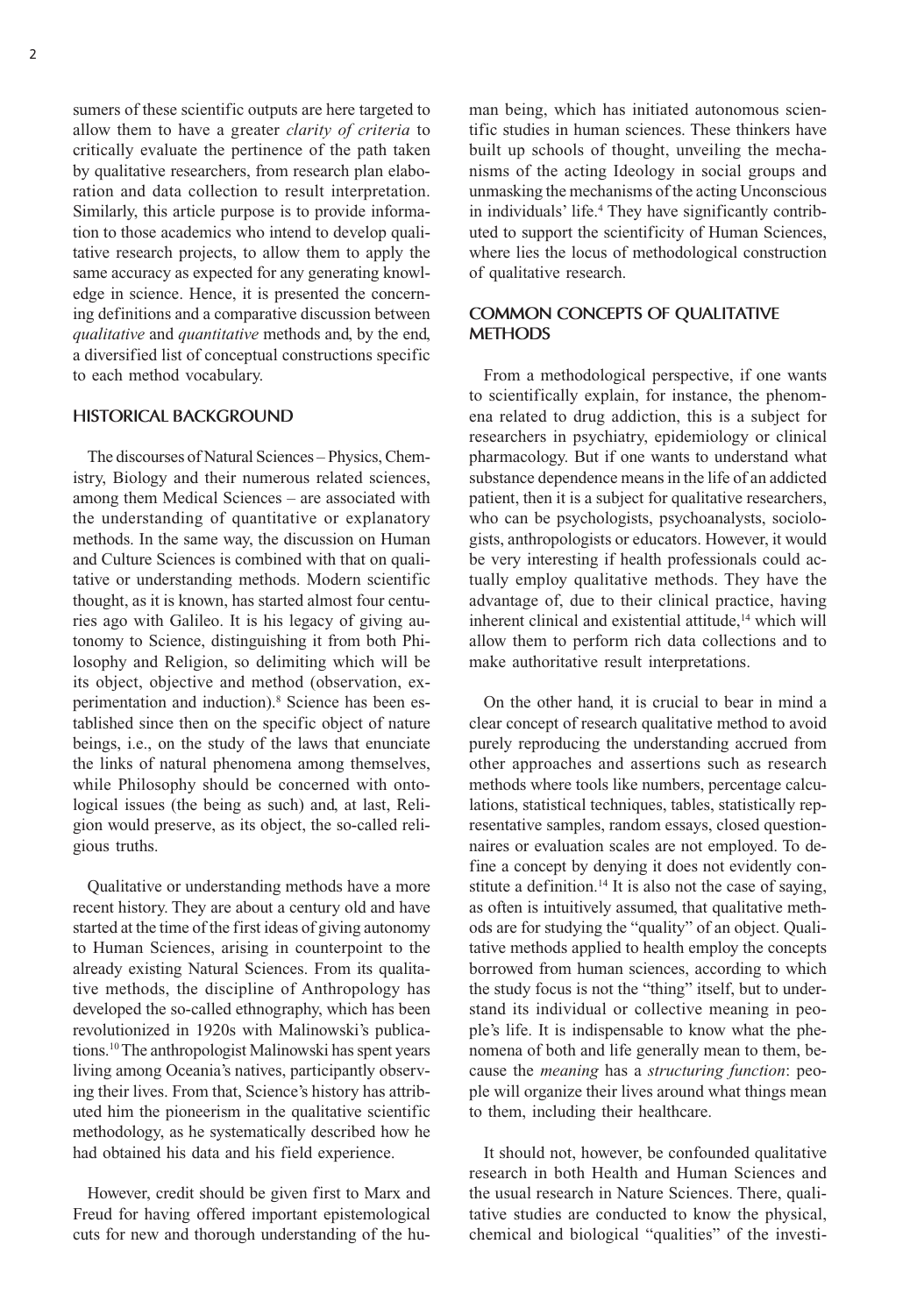gation object. Nature Sciences researchers often refer to the application of *qualitative methods* while conducting studies, for example, in biology areas, specifically in medical parasitology, with the objective of detecting the presence of protozoans in collected material for clinical testing. It is used the term *qualitative*, evidently with a specific meaning within its epistemological-methodological model. For that, the researcher will employ techniques such as sample collection according to well-defined procedures; storage in adequate containers, careful sample identification and sample analysis in a wellequipped laboratory. In short, the researcher will study in-depth a particular natural phenomenon and describe its properties, carrying out a *qualitative research in Natural Sciences*.

Back to the Human and Health Sciences context, it is first presented here a generic definition of qualitative methods by the sociologists Denzin  $& Lincoln,^6$ usually quoted in the literature: "Qualitative researchers study things in their natural setting, attempting to make sense of, or interpret, phenomena in terms of the meanings people bring to them". Reading only this definition cannot be enough for an accurate understanding by readers not familiarized with this research approach. It is again underlined that researchers' are not directly interested in studying the phenomenon itself, but their actual target is the *meaning* the phenomenon have for those experiencing it.

Similarly, the educators Bogdan  $\&$  Biklen<sup>1</sup> point out that "qualitative researchers' goal is to better understand human behavior and experience. They seek to grasp the processes by which people construct meanings and to describe what those meanings are". These authors also assume *meaning* as the key concept. It is inferred that qualitative researchers does not want to explain events in peoples' life, individually or collectively, by listing and measuring their behaviors or quantitatively correlating their life events. Conversely, their intention is to gain an indepth knowledge of people's life experiences and their representations of these experiences.

In their attempt to provide a detailed definition on qualitative methods, the nurses Morse & Field<sup>12</sup> characterize them as "inductive, holistic, emic, subjective, and process-oriented research methods used to understand, interpret, describe, and develop theory pertaining to a phenomenon or a setting". Although these authors aimed at a comprehensive definition, they left out the terms *meaning/signification*. In its broad scope, however, the word *theory* gains strength, which implies that qualitative method is not only a research approach that meets specific demands, but it has the common purpose of creating a model for in-depth understanding of the links among elements, i.e., of exploring an order that is invisible in the ordinary examination. It is also underlined the term *process*, particularly powerful here, which characterizes the qualitative method as designed to understand how the study object happens or develops; and not to aim at the *product*, that is, mathematically estimated results. The *inductive* reasoning relates to the fact that these researchers would ground their work on field data, further exploring individualities and collecting information that would gradually help to build up a plausible and dense *theory*. Emic means that scientists' interpretations should be made from the interviewees' perspective and should not be a discussion from the researcher's or the literature's view. Original knowledge should be gained and they should not focus on corroborating the already existing theories as this does not contribute to science advancement.

Favoring a *structural definition* from a sociological perspective,  $Minayo<sup>11</sup>$  identify qualitative research methodologies as "[…] those capable of incorporating both the meaning and intentionality as inherent to acts, relationships and social structures, the latter considered to be both on their advent and their transformation as significative human constructions". The term *meaning* gains relevance in the social context in trying to understand the "want to say" regarding to these structures for the study subjects.

Finally, it is presented here the *clinical-qualitative methodology* definition, a particularization and refinement of the generic qualitative methodologies from Human Sciences, but addressed specifically to the life experience in health settings: "It is the theoretical study – and its corresponding use in investigation – of a set of scientific methods, techniques and procedures, adequate to both describe and interpret the senses and the meanings given to the phenomena and also related to individuals' life (patients or any other participating person in the healthcare setting, such as family members, health professionals and community people).<sup>13</sup> In this particular approach, researchers use an eclectic theoretical reference framework for both project writing and result discussion from a interdisciplinary view. The whole scientific undertaking must be supported by three pillars, which work as delimiting characteristics and consist of the following attitudes: existentialist, clinic and psychoanalytic. They provide, respectively, a welcome attitude to human being's inherent angst and anxieties; a proper approach of those who already work with therapeutic aid; and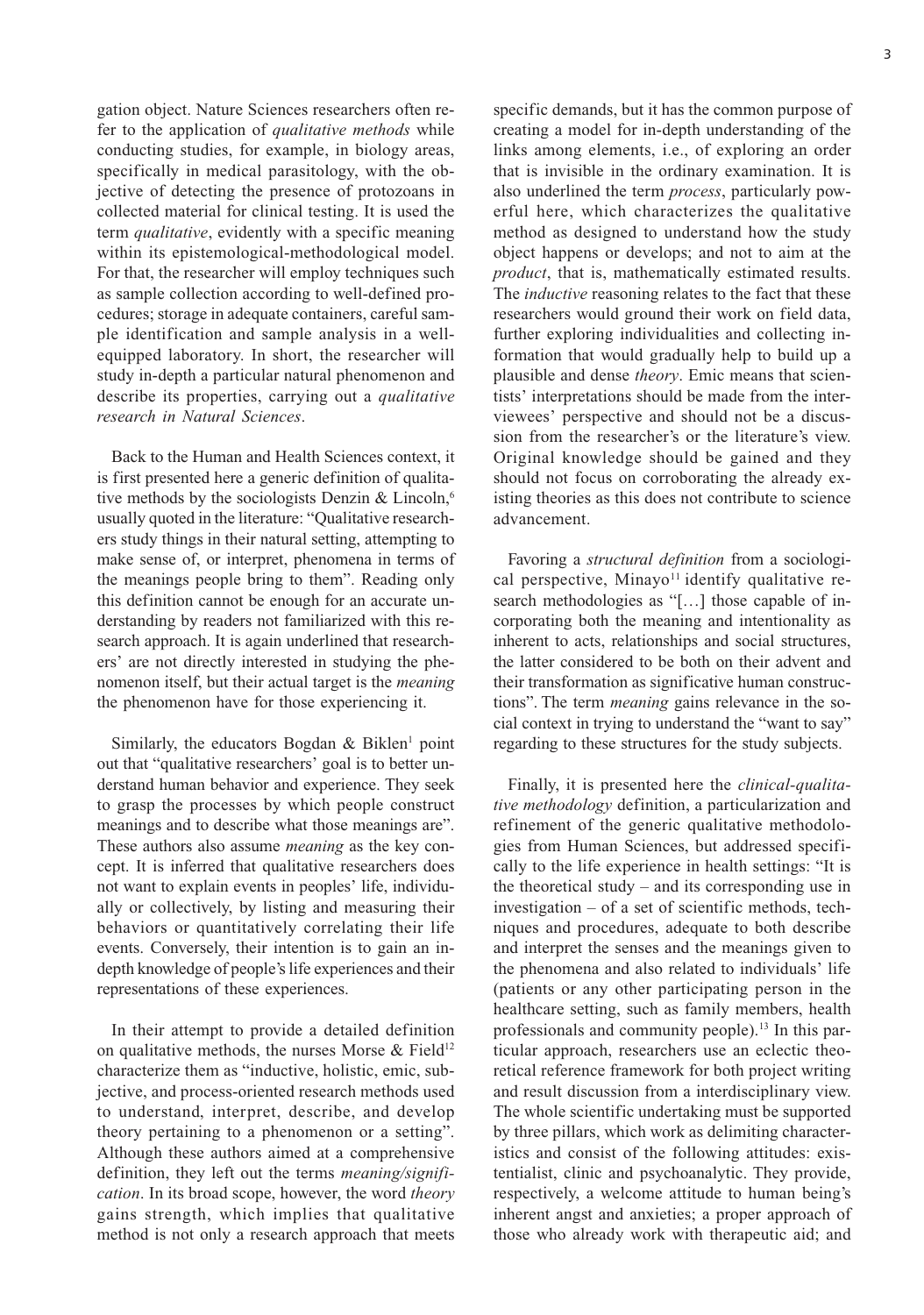|  |  |  | Table 1 - Differences and similarities between quantitative and qualitative research methods. |  |  |
|--|--|--|-----------------------------------------------------------------------------------------------|--|--|
|  |  |  |                                                                                               |  |  |

| Conceptual levels in methodologies                                             | Experimental and field quantitative<br>methods                                                                                                                        | Field qualitative methods                                                                                                                                                                                                                                   |
|--------------------------------------------------------------------------------|-----------------------------------------------------------------------------------------------------------------------------------------------------------------------|-------------------------------------------------------------------------------------------------------------------------------------------------------------------------------------------------------------------------------------------------------------|
| More influent paradigm                                                         | Positivism                                                                                                                                                            | Phenomenology                                                                                                                                                                                                                                               |
| Scientific attitude                                                            | Search for the explanation of behaviors Search for the understanding of the<br>of things                                                                              | human being's dynamics                                                                                                                                                                                                                                      |
| Reasoning of the method                                                        | literature)                                                                                                                                                           | Epistemologically, all methods are deductive a priori (departing from hypotheses<br>formulated by researchers from their life experiences and theoretical studies) and<br>inductive a posteriori (departing from collected data in the field, laboratory or |
| Strength of the method                                                         | Attributed to the quality of high<br>reliability/reproducibility of the results                                                                                       | Attributed to the quality of high validity<br>of the collected data/findings                                                                                                                                                                                |
| Study object                                                                   | Facts (viewed and described)                                                                                                                                          | Phenomena (grasped)                                                                                                                                                                                                                                         |
| Research objectives                                                            | Mathematical establishment of the<br>cause-effect relations                                                                                                           | Interpretation of phenomena meaning<br>relations as reported by people                                                                                                                                                                                      |
| Philosophy and science reference authors Descartes, Comte, Claude Bernard,     | Pavlov, Durkheim                                                                                                                                                      | Dilthey, Marx, Freud, Malinowski,<br>Weber                                                                                                                                                                                                                  |
| Theoretical reference framework                                                | support to both researcher's scientific thought and their professional practice                                                                                       | As in any research, it joins knowledge, schools of thought and authors which give                                                                                                                                                                           |
| Common subjects                                                                | More frequent, general and universal<br>occurrences                                                                                                                   | Specific occurrences and in particular<br>settings                                                                                                                                                                                                          |
| Main disciplines                                                               | Medical Sciences, Behavioral<br>Psychology, Positivist Sociology                                                                                                      | Psychoanalysis, Anthropology,<br>Understanding Psychology,<br>Understanding Sociology                                                                                                                                                                       |
| Interest for comparisons                                                       | Occurrences compared between<br>exposed and non-exposed groups to<br>certain variables, phenomena or<br>situations                                                    | Search for intergroup comparisons is<br>useless                                                                                                                                                                                                             |
| Project design                                                                 | Pre-established resources                                                                                                                                             | Open and flexible resources                                                                                                                                                                                                                                 |
| Project course                                                                 | Predetermined procedures                                                                                                                                              | Adjustable procedures                                                                                                                                                                                                                                       |
| Specific instruments                                                           | Surveys and experiments                                                                                                                                               | Researcher-as-instrument                                                                                                                                                                                                                                    |
| Types of research instruments                                                  | Directed observation, closed<br>questionnaires, scales, nosological<br>classifications, laboratory tests,<br>randomized data of patient's records,<br>psychodiagnosis | Researcher and their senses: free<br>observation, semidirected interviews;<br>complementary instruments: intentional<br>collection from patient's records,<br>projective psychological tests                                                                |
| Instrument adequacy                                                            | Pilot essay                                                                                                                                                           | Acculturation essay                                                                                                                                                                                                                                         |
| Sampling                                                                       | Randomized: group of individuals<br>taken by chance, statistically<br>representative of a large population                                                            | Intentioned: purposive search for<br>individuals experiencing the focused<br>problem and/or have knowledge about it                                                                                                                                         |
| Sample profile                                                                 | Greater number of subjects;<br>participants with characteristics of the<br>whole population                                                                           | Few subjects; participants with<br>characteristics of certain subpopulation                                                                                                                                                                                 |
| Sample size                                                                    | Previously and statistically defined; "N"<br>is required                                                                                                              | Concern with a "N" is impertinent;<br>number of subjects defined in the field                                                                                                                                                                               |
| Study of variables                                                             | Need for controlling variables                                                                                                                                        | Non-control of variables; they need to<br>be free                                                                                                                                                                                                           |
| Data treatment/ analysis                                                       | Application of biostatistical techniques<br>to organize findings; usually tabulated<br>by experts                                                                     | Application of content analysis (among<br>others): categorization by theoretical<br>relevance or data reiteration;<br>performed by the researcher                                                                                                           |
| Presentation of results                                                        | In mathematical language (tables,<br>pictures); usually apart from the<br>discussion in the scientific report                                                         | Use of field observations and<br>quotations; integrated to the discussion<br>section                                                                                                                                                                        |
| Target of the result discussion                                                | Establishment of correlations among<br>(mathematical) results                                                                                                         | Interpretation of categorized data,<br>simultaneously to their presentation                                                                                                                                                                                 |
| Discussion strategy                                                            | elements (the theory)                                                                                                                                                 | As in any knowledge area and with any scientific method, the discussion/<br>interpretation proposes the existence of a non-visible relationship among the obtained                                                                                          |
| Comparison in the literature                                                   | Confrontation of findings with results<br>from other quantitative researches                                                                                          | Confrontation of new concepts with<br>those constructed in other qualitative<br>research                                                                                                                                                                    |
| Finalization of the theoretical conception Initial theoretical construction is | verified and tested                                                                                                                                                   | Initial theoretical construction is, at<br>least, reinitiated, reformulated,<br>deflected and clarified                                                                                                                                                     |
| Conclusions on the hypotheses                                                  | Confirmation or refutation of previously<br>defined hypotheses                                                                                                        | Initial and later hypotheses reviewed in<br>a crescendo; constructed concepts                                                                                                                                                                               |
| Type of generalization (made/ proposed/<br>assumed)                            | Statistical: from (mathematical) results<br>applied to explain other populations<br>with same variables.                                                              | Conceptual: from new knowledge and<br>reviewed proposes applied to understand<br>other people or settings with same life<br>experiences.                                                                                                                    |
| Generalization by whom                                                         | Established/given by the author/<br>researcher.                                                                                                                       | Verified/validated by research reader/<br>consumer                                                                                                                                                                                                          |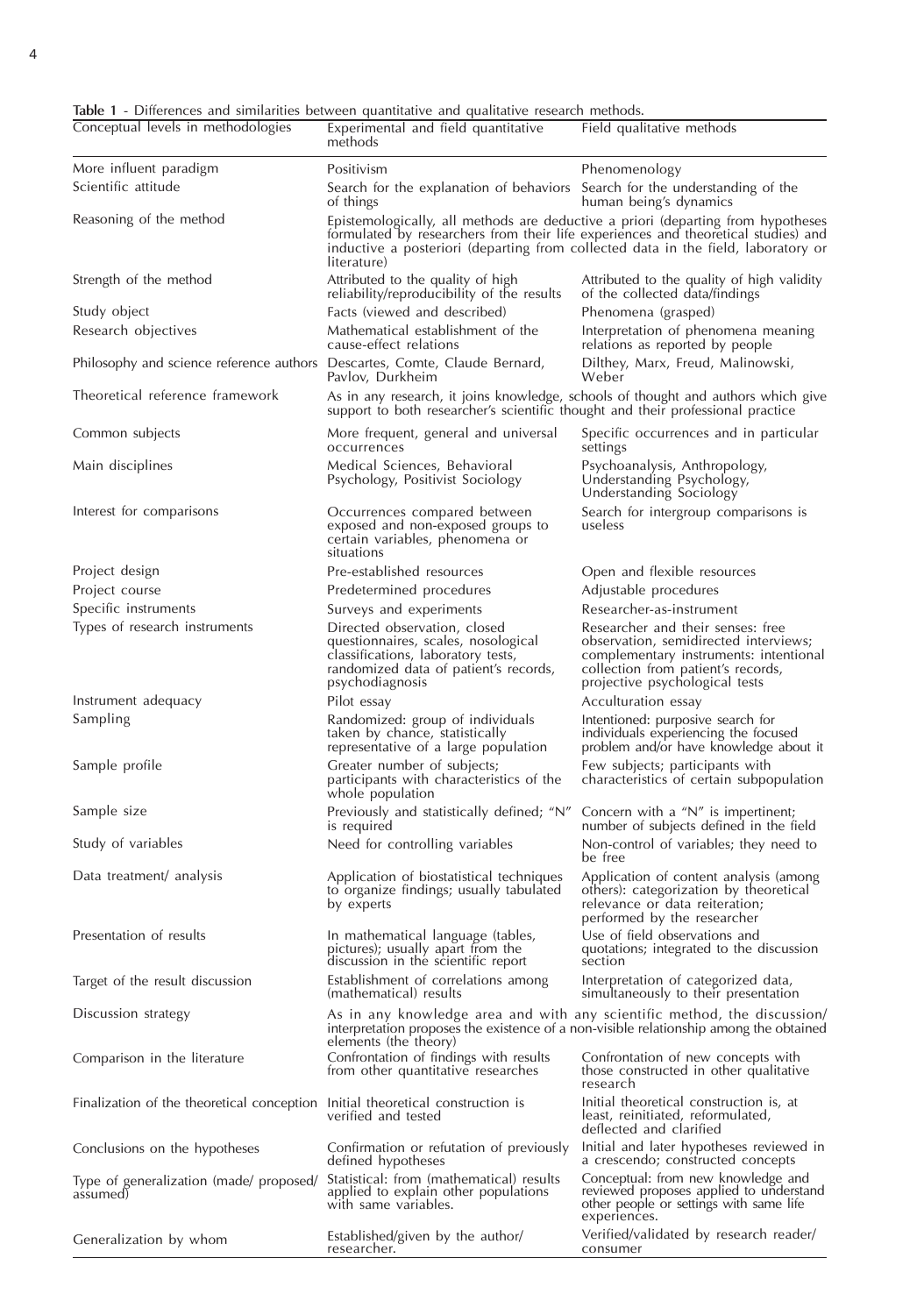the listening and the valuing of mobilized psychodynamic aspects, overall in their affective and direct relationship with the study subjects. This method has proved to be adequate for qualitative research already carried out in the health area.<sup>3,5,7</sup>

# CHARACTERISTICS OF OUALITATIVE  $METHODS<sup>1</sup>$

First, the researcher's interest turns toward the search for the *meaning* of things because it has an *organizing role* in human beings. What "things" (phenomena, manifestations, occurrences, facts, events, life experiences, ideas, feelings, subjects) represent shape people's lives. At another level, the meanings "things" acquire are culturally shared and so organize the social group around these representations and symbolisms. In health settings in particular, knowing the *meanings* of phenomena of the health-disease process is essential for the following: to improve the quality of professional-patient relationship; to promote better adherence of patients and general population to individually administered treatments and collectively implemented preventive measures; to better understand certain feelings, ideas and behaviors of patients as well as their family members and even health professionals.

Second, in this approach, the subjects' *natural setting* is unequivocally the field, where observation, without variable control, takes place. Third, researchers are themselves a *research instrument* as they use their sensory organs to grasp the study objects, mirroring them in their consciousness, where they then are converted into phenomenological representations to be interpreted. Fourth, this method has greater data *validity* strength since the thorough accurate observation and in-depth interview listening of subjects are likely to lead researchers very close to the essence of the study issue. Fifth, since *generalization* does not derive from (mathematically) estimated results because it is not based on either the quantification of occurrences or the establishment of cause/effect relationships; it becomes possible from the review of initial hypotheses, i.e., the constructed concepts and the original knowledge produced. It is up to research readers/consumers to use them to examine their plausibility and utility in order to understand new cases and *settings*.

For instructive purposes, it is now relevant to draw the comparative profiles between the characteristics of both *qualitative* and *quantitative* methodologies applied to health. Table 1 illustrates the *conceptual levels* of both methodologies. First it shows the scientific attitude one should adopt when using either one of these methods. It can also be seen the strengths (*reliability* versus *validity*) as well as the actual *limits of the subject* under study in each approach; and then the dissimilarities in the different study designs and research instruments are identified. The critical point is to show the differences in *sampling technique* and *subject sample profile*. *Data analysis* shows distinctive refining of collected data in both methods. Finally, it should be made clear what in fact the *conclusions* are in each method and the resulting work of disentangling the knots concerning the intended and the possible *generalization* from both quantitative and qualitative research.

This important chart displaying their *dissimilarities* reveal that each method has its own identity from the moment the authors formulate the questions (the working hypotheses) up to the writing of their research final reports. The complexity of each scientific undertaking and, most of all, the autonomous epistemological constructions, which give them support, disavow most research studies selfentitled "*quanti-quali*" to continue to be carried out in the academic environment using this supposedly mixed model. In fact, many such research studies are conceived only on quantitative constructions, since simply embedding subjects' quotations, collected using previously standardized questionnaires, does not acceptably configure a claimed simultaneity of qualitative research.

In conclusion, Tables 2 and 3 aim at codifying the most common used constructs in *qualitative* and *quantitative* research, respectively. In the right column, showing how each concept is constituted, well-established definitions from epidemiology literature<sup>9</sup> and/ or well typified health sciences descriptors<sup>15</sup> are presented. It is hoped that a broad and comparative appreciation of the two frames would allow readers to distinguish the investigation health fields for each method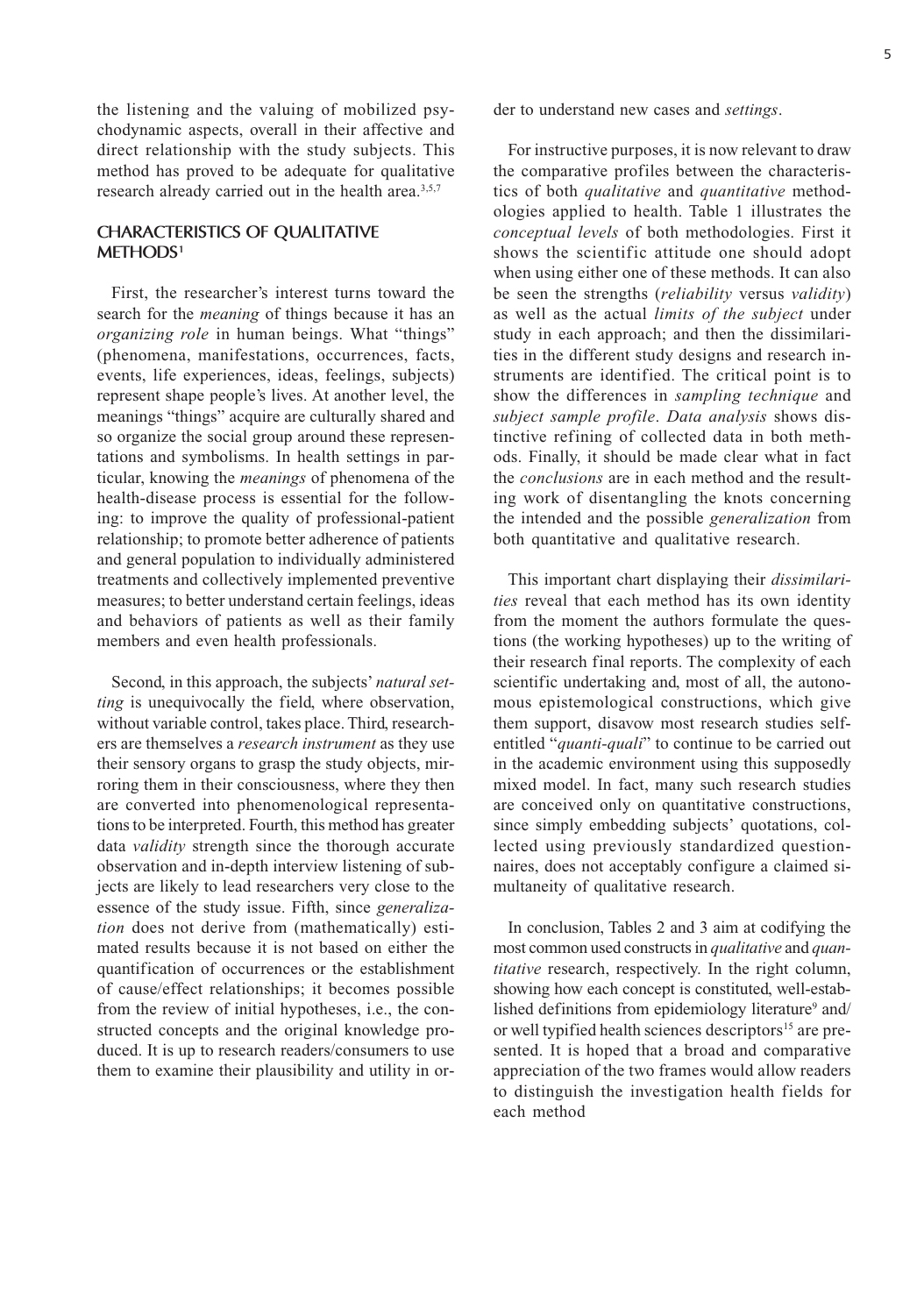| Usual constructs in qualitative methods   How they are established   |                                                                                                                                                                                                                                                                                                                                                                                                                 |
|----------------------------------------------------------------------|-----------------------------------------------------------------------------------------------------------------------------------------------------------------------------------------------------------------------------------------------------------------------------------------------------------------------------------------------------------------------------------------------------------------|
| Meanings/ significances/<br>resignificances                          | In health settings, usual or new phenomena: have a want-to-say, start to represent<br>or symbolize something (psychologically or sociologically) for certain individuals<br>or sociocultural group.                                                                                                                                                                                                             |
| Psychic representations/social<br>representations                    | Study of reality elements: grasped by the perception, represented in consciousness,<br>and so constructed in images; respectively, characterized in the personal history<br>(psychological world) or collective history (social world).                                                                                                                                                                         |
| Symbolizations, symbolisms                                           | Study of unconscious mental or underlying sociocultural processes, in which objects<br>in general and ideas come from other elements due to specific qualities or general<br>aspects in common, then arising symbols that carry elements invested in those<br>initial objects and ideas.                                                                                                                        |
| Perceptions/viewpoints/perspectives                                  | Identification and understanding of what is apprehended through the sensory organs<br>- immediately or intuitively – having as object the phenomena in their qualities.                                                                                                                                                                                                                                         |
| Life experiences/ realizations                                       | Representations on both the perceived and the remembered of what was lived<br>(experienced, thought); occult senses of life experience; not-said meanings about<br>the knowledge historically acquired and accrued by people.<br>Study of the accomplishments: interpretation of conceived inner elements, brought<br>vividly to mind, and understood clearly by the subjects.                                  |
| Metaphors/ analogies                                                 | Interpretation of semantic translations and sense similarities, respectively; found in<br>the subjects' discourses and crucial for the meaning's discussion in regard to the<br>matter under study.                                                                                                                                                                                                             |
| [Ego] defense mechanisms/<br>[psychosocial] adaptation mechanisms    | Psychoanalytic study of defenses in unconscious processes (repression, denial, etc.),<br>protectors for the subject (for their ego) against their impulses and ideas unacceptable<br>to their consciousness.<br>Psychological study of adaptations in psychosocial processes that allow the subject<br>to organize themselves facing inner (psychic) and/or outer (social, cultural,<br>environmental) demands. |
| Adherence and non-adherence to both<br>prevention and treatment      | Understandings of psychological-psychoanalytical and/or socioanthropological<br>motives/reasons according to which people fulfill - correctly or not - clinical<br>indications, recommendations, requirements and plans set by health professionals.                                                                                                                                                            |
| Stigmas                                                              | Psychosociological study of the impact of an individual condition, which prevent<br>them from full social acceptance; interpretation of people's life experiences seen in<br>their external signals, which exclude them from groups that follow the biological,<br>psychological or sociological norm.                                                                                                          |
| Care/comfort                                                         | Studies on attention and protection needs of ill people living in unfavorable conditions<br>and situations, aiming at improving their physical, psychic and social being.                                                                                                                                                                                                                                       |
| Reactions and roles of professional and<br>home caregivers/ burn-out | Study on how problems are experienced by health professionals, relatives or related<br>people due to care of sick or disabled people.<br>In particular, the dynamics of fatigue syndrome with the representation study of<br>both the exhaustion phenomenon of providing care and the psychological<br>management of overwork with ill people.                                                                  |
| Facilitators/ bridges and barriers of<br>approaches                  | Dynamics study of factors determining better or worse outcomes of diagnostic,<br>therapeutic or preventive approaches, from the viewpoint of people affected by<br>health problems or of their caregivers.                                                                                                                                                                                                      |
| Narrative review of literature                                       | Examination of published scientific studies with qualitative approaches, equivalent<br>to systematic literature review (common in quantitative approaches); discussion of<br>several conclusions of studies conducted with methodological rigor, including<br>subsequent content analysis of the examined and selected material.                                                                                |
| Metasynthesis                                                        | Controversial imitative version of meta-analysis (originally used for quantitative<br>studies), a technique for qualitative studies; the purpose is to synthesize conclusions<br>of several researches published in scientific journals and selected according to the<br>focused object; performed through a search in electronic databases, generally of a<br>few recent years.                                |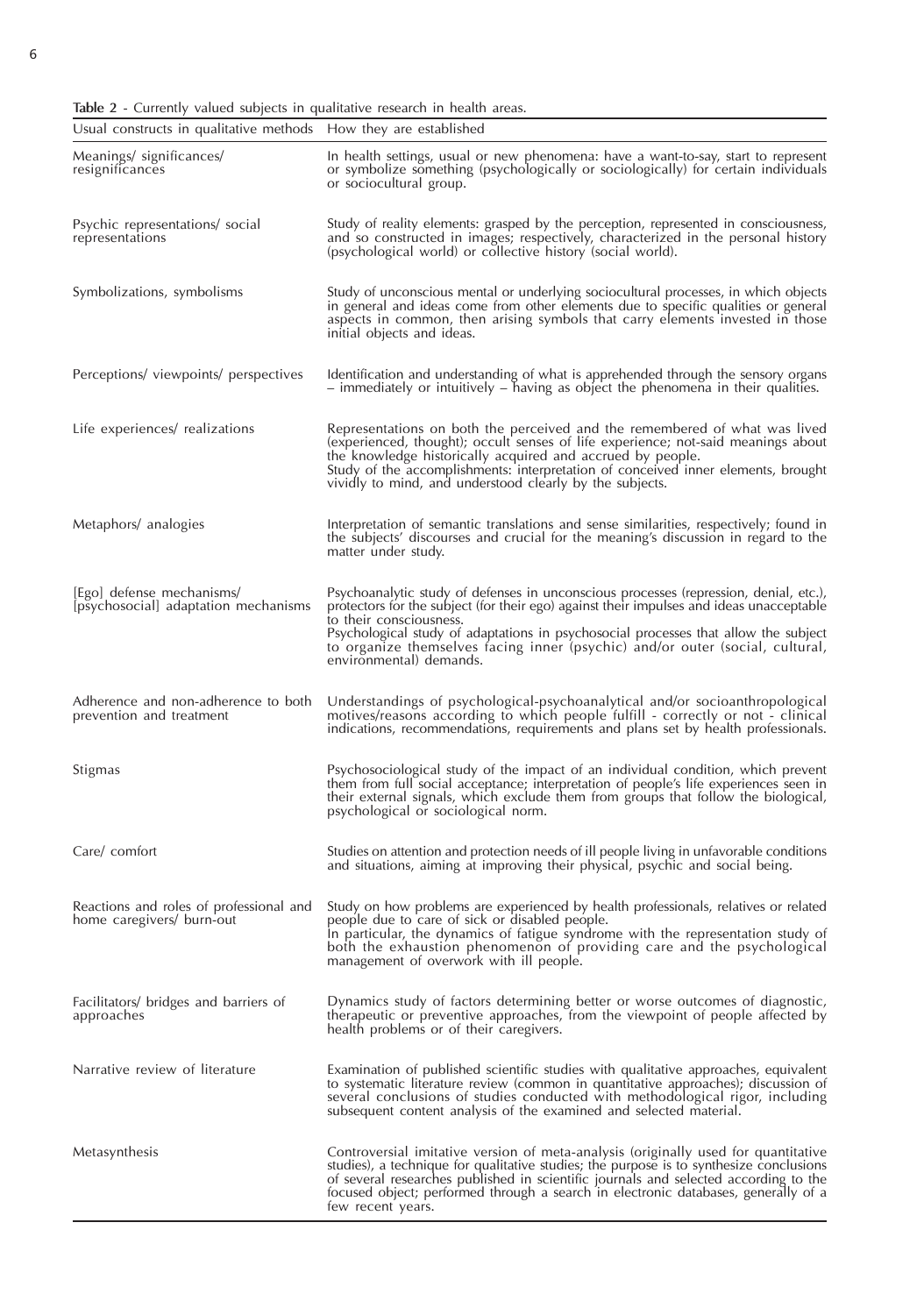Table 3 - Currently valued subjects in quantitative research in health areas.<br>Usual constructs in quantitative methods How they are established

| Osual constructs in quantitative metrious Trow they are established                      |                                                                                                                                                                                                                                                                                                                                                                                                                                                                                                                                                                                                                                                                                                               |
|------------------------------------------------------------------------------------------|---------------------------------------------------------------------------------------------------------------------------------------------------------------------------------------------------------------------------------------------------------------------------------------------------------------------------------------------------------------------------------------------------------------------------------------------------------------------------------------------------------------------------------------------------------------------------------------------------------------------------------------------------------------------------------------------------------------|
| Frequency/ incidence/ prevalence/<br>outbreak                                            | Study of the number of occurrences in a time interval in a population.<br>Main epidemiological measures of how a certain event is distributed and associates<br>to the supposed cause through studies of health-disease process, defining: the number<br>of new cases of a certain disease in a given time period (incidence), and the total<br>number of cases (new and old) of this disease at the same period (prevalence).<br>Outbreak: measurement study of sudden spontaneous occurrence or increase of<br>diseases in a population, usually in unfavorable circumstances.                                                                                                                              |
| Risk factors/ survival factors                                                           | Theoretical establishment of elements whose effects are generally unfavorable to<br>health, based on the probabilistic study of an event that will occur when the population<br>is exposed to it.<br>Theoretical establishment of elements from measures of life's continuance after a<br>successful medical intervention or under adverse conditions. Used in inferences<br>about treatment effects, prognostic factors, and others.                                                                                                                                                                                                                                                                         |
| Retrospective/ prospective studies/<br>randomized controlled trials/ follow-up           | Studies in which collected data are related to past events or the purpose is the<br>observation of events which supposedly will occur. Follow-up as a measured action<br>to control, guarantee or increase the effectiveness of previously applied therapeutic<br>or prophylactic measures.                                                                                                                                                                                                                                                                                                                                                                                                                   |
| Clinical findings, signs and symptoms/<br>syndromes/ disorders                           | According to manifestation frequency and occurrence of causal simultaneity of<br>manifestation, establishment of elements as indicative of diagnostic presentations;<br>descriptive determination of correlated clinical manifestations in affected individuals<br>and populations, aiming at therapeutic and prophylactic proposals to health problems                                                                                                                                                                                                                                                                                                                                                       |
| Diagnosis/ prognosis/ progress/<br>treatments/ managements/ outcomes                     | Theoretical determination of the nature and multiple conditions in regard to clinical<br>entities and health approaches; concepts basically constructed from mathematical<br>means from populations affected by diseases and chosen to be studied, aiming at<br>nosographic classifications, therapeutic plans and quality of life planning                                                                                                                                                                                                                                                                                                                                                                   |
| Advances in treatment/ controversies/<br>strategies/ updates/ trends/ disease<br>impacts | Determination of new therapeutic management from statistical studies; systemized<br>discussion concerning to polemical scientific issues for both clinical activity and<br>literature; action lines proposed or taken in therapeutic behaviors or clinical<br>approaches as well as health policies; new complementary knowledge on clinical<br>entities; change trend on health issues over the time; measures of health dysfunctions,<br>especially when suddenly generated by a disease, through scales or questionnaires<br>based on behavior changes, patients' quality of life, and others. Each entity described<br>above is derived from quantified observations under given situations or conditions |
| Effects/ markers/ impairment reduction/<br>predictors                                    | Systematized studies of spontaneous or programmed action concerned to several elements<br>found in individual or population clinical progress or under environmental influences; as<br>well as elements for the application of planned resources, associated with the occurrence<br>of certain human behaviors, in order to reduce the risks of health damage                                                                                                                                                                                                                                                                                                                                                 |
| Algorithms                                                                               | From a conception of mathematics and, later, of information technology, a chart<br>with a set of defined therapeutic managements was adapted to Medicine, arranged<br>in choice order to be employed successively until reaching a clinically acceptable<br>resolvability for a given health disorder                                                                                                                                                                                                                                                                                                                                                                                                         |
| Cost-effective relation or analysis                                                      | Calculations to produce optimal clinical and medical/social outcomes with the<br>purpose of controlling expenses of human, physical and financial/political resources<br>and other similar resources, available or requested to the health sector                                                                                                                                                                                                                                                                                                                                                                                                                                                             |
| Quality of life                                                                          | Measurement of essential or distinctive characteristics of people's life under certain<br>conditions. Specifically, measurement of ill individuals' perception of their own<br>status in a system of cultural values where they live and in regard to their expectations<br>and personal patterns                                                                                                                                                                                                                                                                                                                                                                                                             |
| Health-related quality of life                                                           | Measurement with multidimensional instruments but with special evaluators of<br>individuals' perception of their own symptoms, impairments, disabilities and others                                                                                                                                                                                                                                                                                                                                                                                                                                                                                                                                           |
| Believes and attitudes                                                                   | Measurement, using scales, of both frequency and intensity of certain opinions and<br>postures related to a certain event of health-disease sphere.                                                                                                                                                                                                                                                                                                                                                                                                                                                                                                                                                           |
| Surveys                                                                                  | Study based on a sample of people, through the measurement of psychosocial facts or their<br>opinions; questions asked and analyzed for an eventual intervention in the population                                                                                                                                                                                                                                                                                                                                                                                                                                                                                                                            |
| Evidence-based medicine/ meta-<br>analysis                                               | Study grounded on proofs ("the best evidences"), updated to the decisions on patient<br>care; use of both medicine basic science and clinical research, respectively: their<br>exactness and precision related to diagnostic tests (including clinical examination);<br>strength of prognostic markers (as clinical event predictors); and efficacy and<br>reliability of therapeutic and rehabilitative/preventive decisions. Targeting the<br>analyses of a large set of scientific studies, statistical methods are used to match<br>results found in the many studies available in electronic databases.                                                                                                  |
| Systematic review of literature                                                          | Quantified study on recently published scientific information, focusing on the range<br>of issues about a subject searched in databases.                                                                                                                                                                                                                                                                                                                                                                                                                                                                                                                                                                      |
| Psychosomatic profiles                                                                   | Studies of types, patterns, personality traits or characteristics found in statistical<br>correlation with certain diseases or syndromes.                                                                                                                                                                                                                                                                                                                                                                                                                                                                                                                                                                     |
| Lifestyles                                                                               | Tabulations of habits, behaviors, moral patterns of people who have health problems.                                                                                                                                                                                                                                                                                                                                                                                                                                                                                                                                                                                                                          |
| <b>Behaviors</b>                                                                         | Classificatory study of attitudes as well as physical, psychic or social manifestations,<br>evidenced in individuals or groups, as responses to intrapersonal or environmental stimuli.                                                                                                                                                                                                                                                                                                                                                                                                                                                                                                                       |
| <b>Stress</b>                                                                            | In material physics, the body behavior under mechanical action. By a reductionist<br>analogy for human behaviors, it is a classificatory study on personal reactions to<br>physical, psychic or environmental stimuli, which disturb one's balance.                                                                                                                                                                                                                                                                                                                                                                                                                                                           |
| Coping mechanisms                                                                        | Theoretical determinations of adaptation to environment based on people's choices,<br>which would increase their behavior control or improve their psychological comfort.                                                                                                                                                                                                                                                                                                                                                                                                                                                                                                                                     |